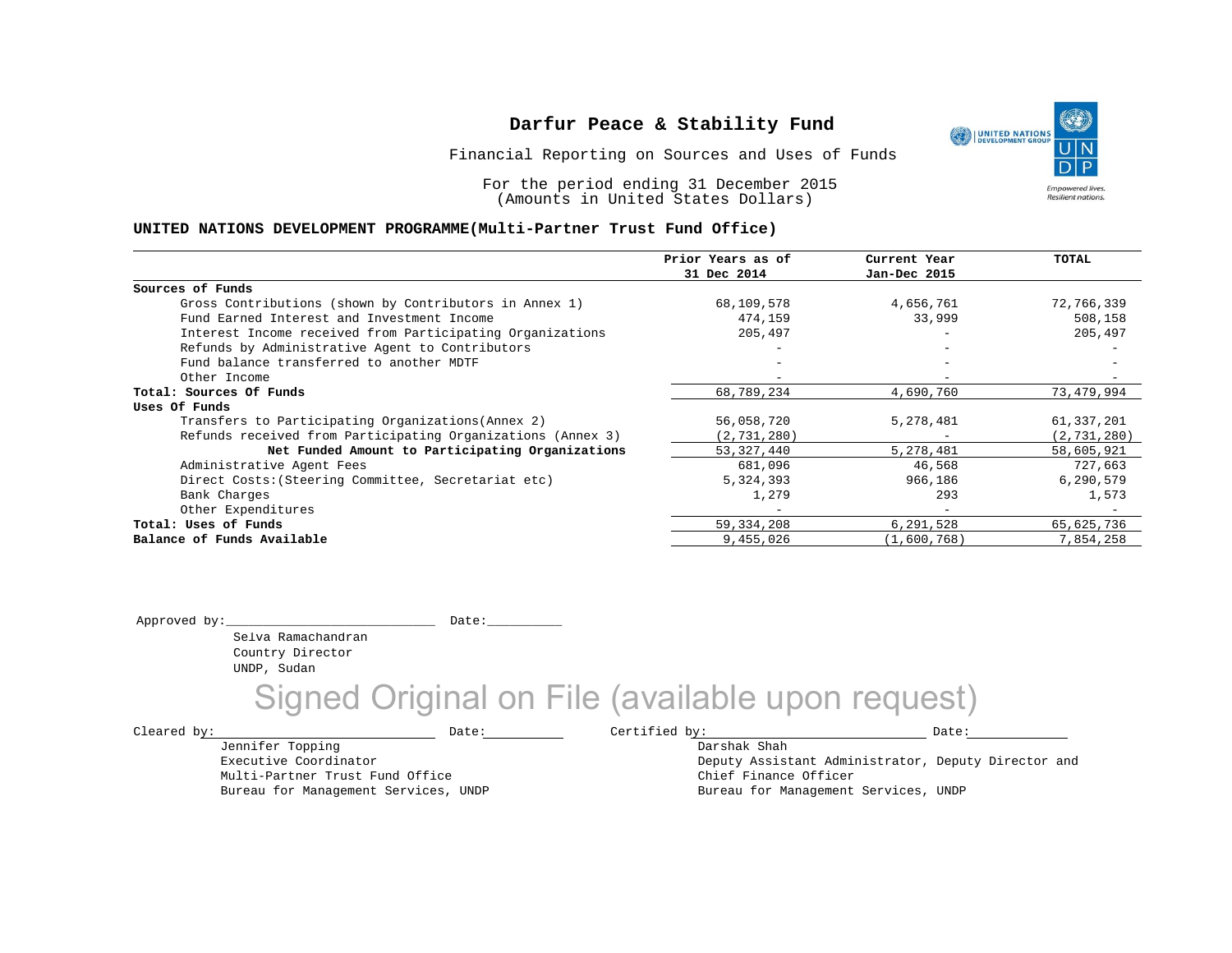

Financial Reporting on Sources and Uses of Funds

For the period ending 31 December 2015 (Amounts in United States Dollars)

#### **UNITED NATIONS DEVELOPMENT PROGRAMME(Multi-Partner Trust Fund Office)**

#### **Annex - 1: Gross Contributions**

|                                | Prior Years as of | Current Year             | TOTAL      |
|--------------------------------|-------------------|--------------------------|------------|
|                                | 31 Dec 2014       | Jan-Dec 2015             |            |
| Contributors                   |                   |                          |            |
| DEPARTMENT FOR INT'L DEVELOPME | 18,320,793        | $\overline{\phantom{m}}$ | 18,320,793 |
| GOVERNMENT OF DENMARK          | 942,076           |                          | 942,076    |
| GOVERNMENT OF GERMANY          | 3,103,750         | $\overline{\phantom{m}}$ | 3,103,750  |
| GOVERNMENT OF ITALY            | 2,556,800         | $\overline{\phantom{m}}$ | 2,556,800  |
| GOVERNMENT OF NETHERLANDS      | 20,000,000        | $\overline{\phantom{0}}$ | 20,000,000 |
| GOVERNMENT OF NORWAY           | 7,792,442         | 602,876                  | 8,395,317  |
| GOVERNMENT OF SWITZERLAND      | 897,506           | 271,617                  | 1,169,124  |
| GOVERNMENT OF UNITED KINGDOM   |                   | 999,375                  | 999, 375   |
| SWEDISH INT'L DEVELOPMENT COOP | 8,116,011         | 2,482,893                | 10,598,904 |
| USAID                          | 6,380,200         | 300,000                  | 6,680,200  |
| Total: Contributions           | 68,109,578        | 4,656,761                | 72,766,339 |

# Signed Original on File (available upon request)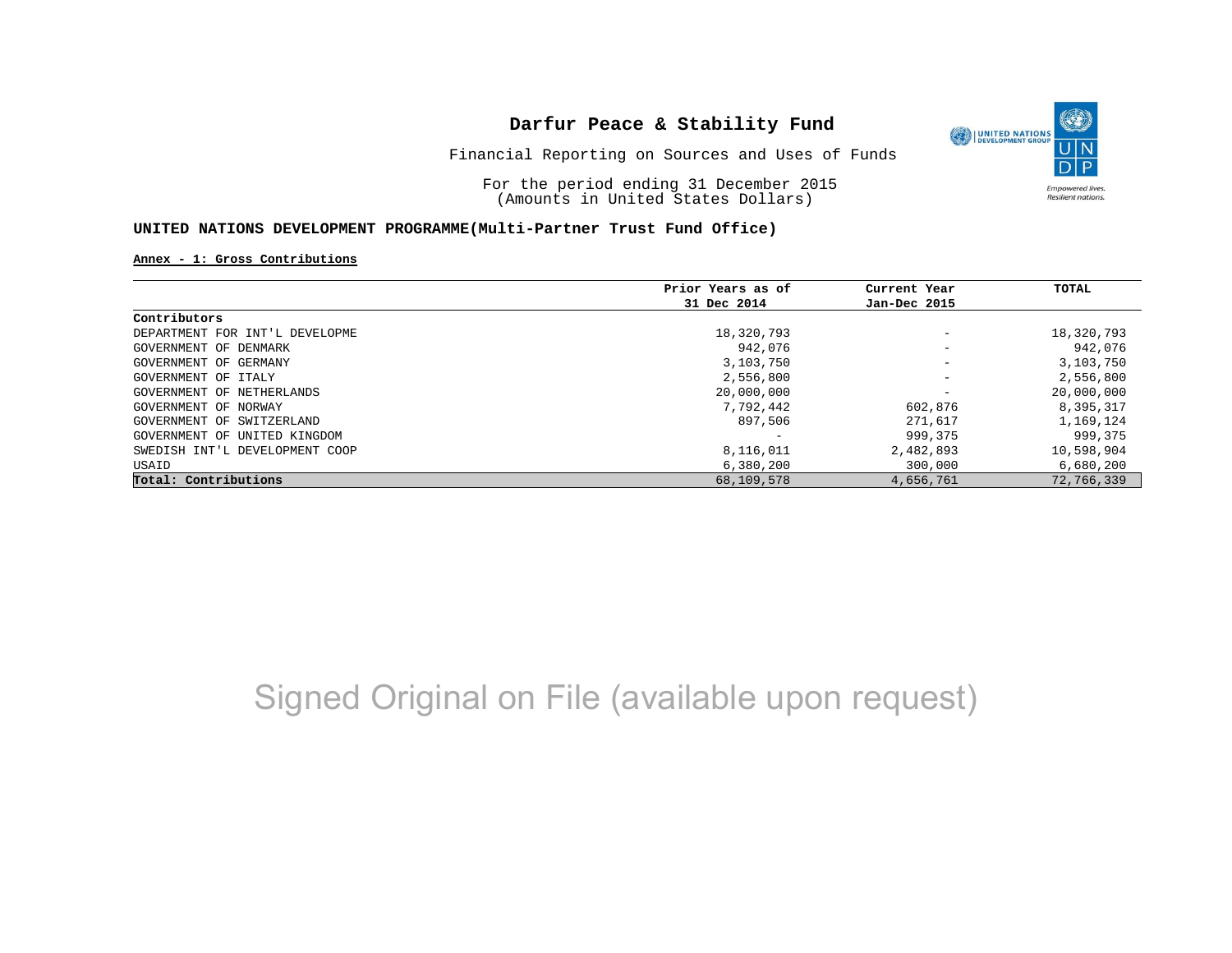

Financial Reporting on Sources and Uses of Funds

For the period ending 31 December 2015 (Amounts in United States Dollars)

#### **UNITED NATIONS DEVELOPMENT PROGRAMME(Multi-Partner Trust Fund Office)**

### **Annex - 2: Transfers to Participating Organizations**

|                                                | Prior Years as of | Current Year             | TOTAL      |
|------------------------------------------------|-------------------|--------------------------|------------|
|                                                | 31 Dec 2014       | Jan-Dec 2015             |            |
| FAO                                            | 2,000,000         | $\overline{\phantom{0}}$ | 2,000,000  |
| UNDP/NGO                                       | 48,167,326        | 4,778,573                | 52,945,899 |
| UNDP                                           | 1,766,090         | 499,908                  | 2,265,998  |
| UNHABITAT                                      | 1,293,417         | $\qquad \qquad -$        | 1,293,417  |
| UNICEF                                         | 2,831,887         | $\overline{\phantom{0}}$ | 2,831,887  |
| Total Transfers to Participating Organizations | 56,058,720        | 5,278,481                | 61,337,201 |

## Signed Original on File (available upon request)